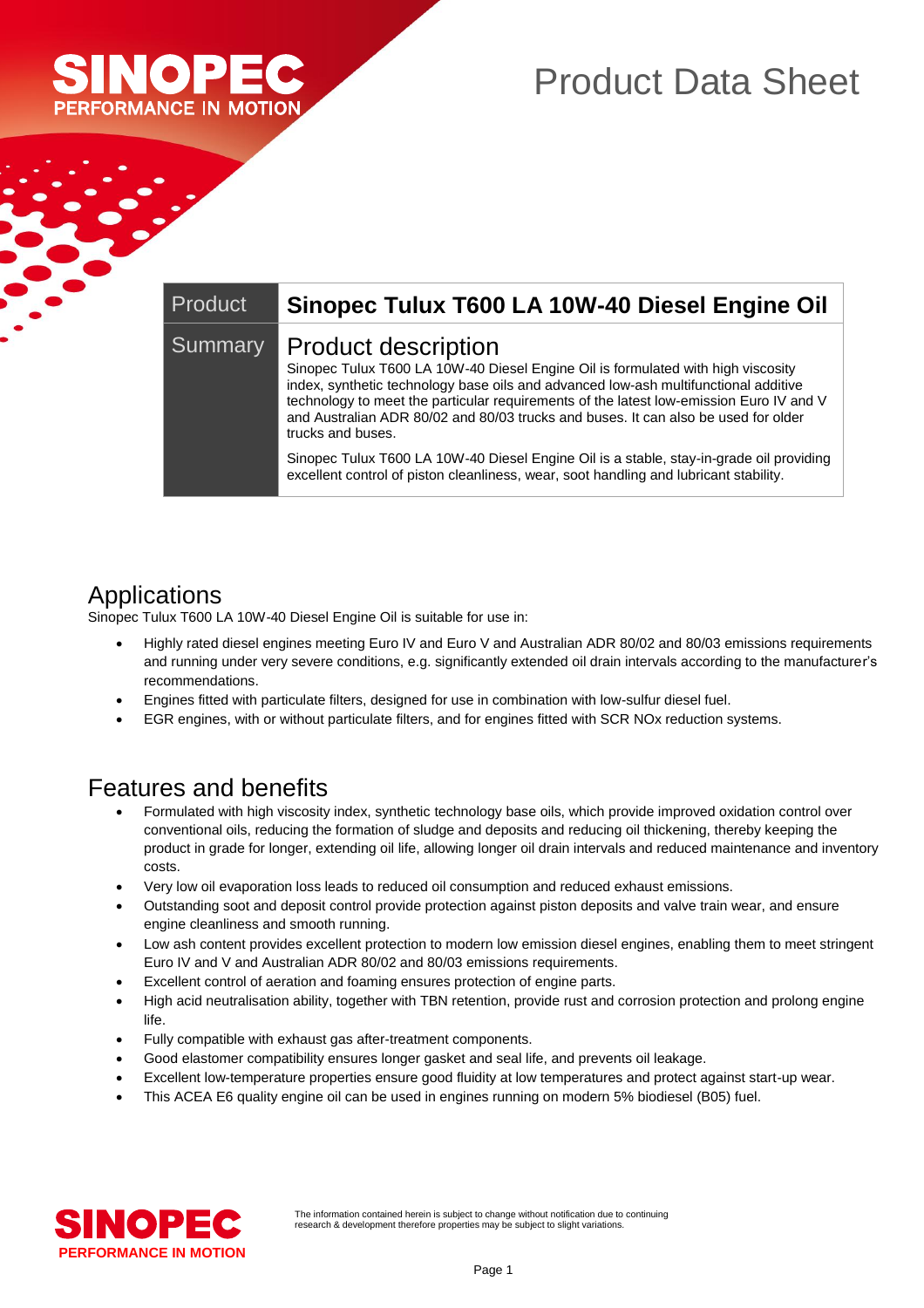# Product Data Sheet

#### Typical data

| Sinopec Tulux T600 LA 10W-40 Diesel Engine Oil |        |  |
|------------------------------------------------|--------|--|
| SAE grade                                      | 10W-40 |  |
| Kinematic viscosity, ASTM D 445                |        |  |
| cSt @ 40°C                                     | 85.0   |  |
| cSt @ 100°C                                    | 12.8   |  |
| Dynamic viscosity, CCS, ASTM D 5293            |        |  |
| $cP @ -25°C$                                   | 6,540  |  |
| Viscosity index, ASTM D 2270                   | 149    |  |
| NOACK volatility, ASTM D 5800                  | 9.0    |  |
| Sulfated ash, wt%, ASTM D 874                  | 1.0    |  |
| Total base number, mg KOH/g, ASTM D 2896       | 12     |  |
| Pour point, °C, ASTM D 97                      | $-34$  |  |
| Flash point (COC), °C, ASTM D 92               | 230    |  |
| Density $@$ 15°C, kg/l, ASTM D 4052            | 0.8740 |  |

These data are given as an indication of typical values and not as exact specifications.

### Industry and OEM specifications

#### **Sinopec Tulux T600 LA 10W-40 Diesel Engine Oil meets the performance requirements of the following industry specifications:** ACEA **E6-12, E7-12, E4-12** API Service Classification | Diesel: CI-4, CH-4 and earlier HDDEO specifications  $\overline{C}$ 11122-2006 (CI-4)

| 56                                                                                                     | 11122-2006 (CI-4) |  |  |
|--------------------------------------------------------------------------------------------------------|-------------------|--|--|
| JASO                                                                                                   | $DH-2$            |  |  |
| Sinopec Tulux T600 LA 10W-40 Diesel Engine Oil holds the following formal industry approvals/licences: |                   |  |  |
|                                                                                                        |                   |  |  |

 $1$  Note: 'GB' standards are the National Standards of the People's Republic of China.